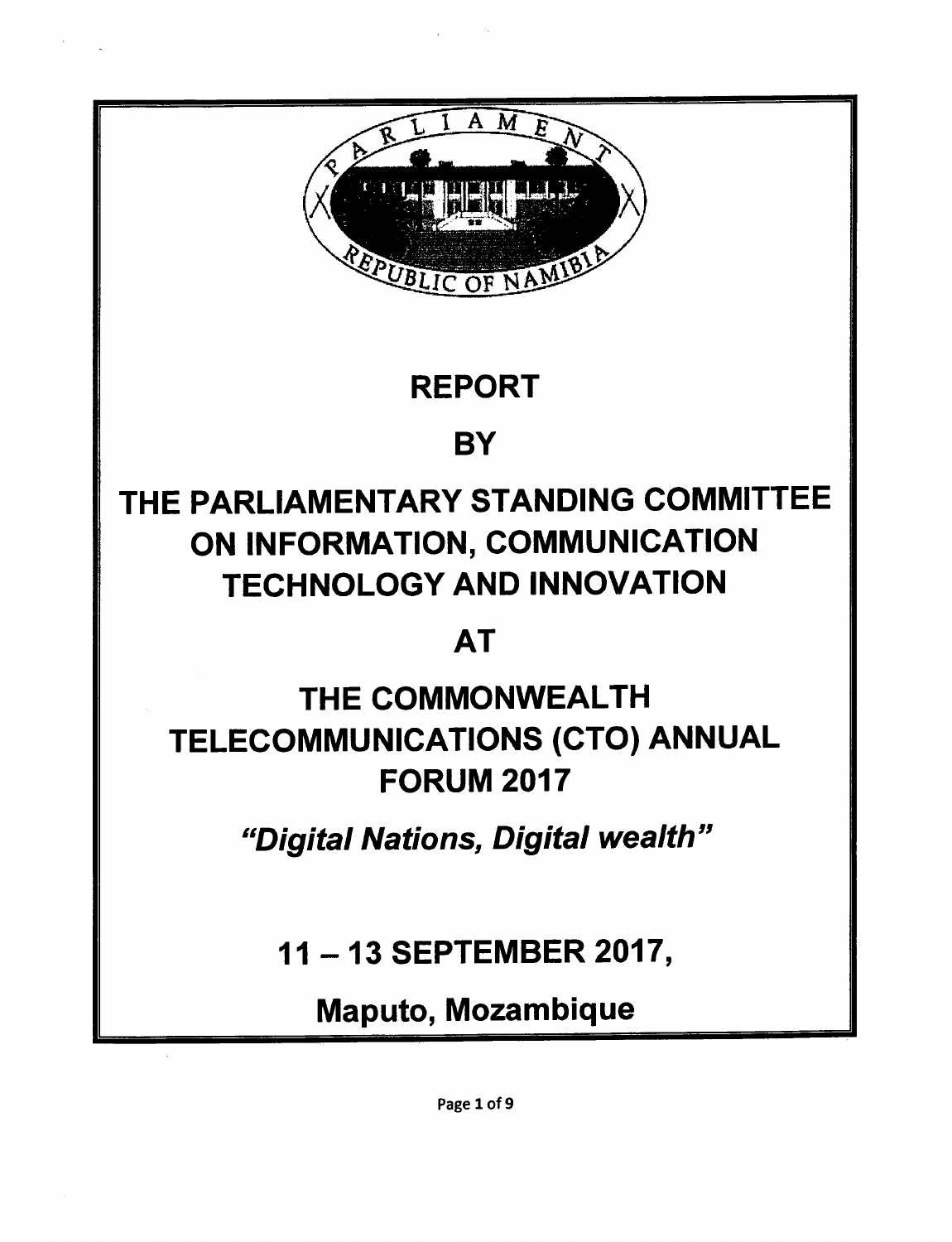## **Table of Contents**

 $\overline{\phantom{a}}$ l,

 $\cdot$ 

| (i)            |     |  |  |  |
|----------------|-----|--|--|--|
| $\mathbf 1$    |     |  |  |  |
| 2 <sub>1</sub> |     |  |  |  |
| 3 <sub>1</sub> |     |  |  |  |
|                | 3.1 |  |  |  |
|                |     |  |  |  |
|                |     |  |  |  |
|                |     |  |  |  |
|                |     |  |  |  |
|                |     |  |  |  |
|                |     |  |  |  |
|                |     |  |  |  |
|                |     |  |  |  |
|                |     |  |  |  |
| 5.             |     |  |  |  |

 $\label{eq:2} \frac{1}{\sqrt{2}}\sum_{i=1}^n\frac{1}{\sqrt{2}}\sum_{i=1}^n\frac{1}{\sqrt{2}}\sum_{i=1}^n\frac{1}{\sqrt{2}}\sum_{i=1}^n\frac{1}{\sqrt{2}}\sum_{i=1}^n\frac{1}{\sqrt{2}}\sum_{i=1}^n\frac{1}{\sqrt{2}}\sum_{i=1}^n\frac{1}{\sqrt{2}}\sum_{i=1}^n\frac{1}{\sqrt{2}}\sum_{i=1}^n\frac{1}{\sqrt{2}}\sum_{i=1}^n\frac{1}{\sqrt{2}}\sum_{i=1}^n\frac{1$ 

 $\mathcal{L}_{\mathcal{A}}$ 

 $\mathcal{A}$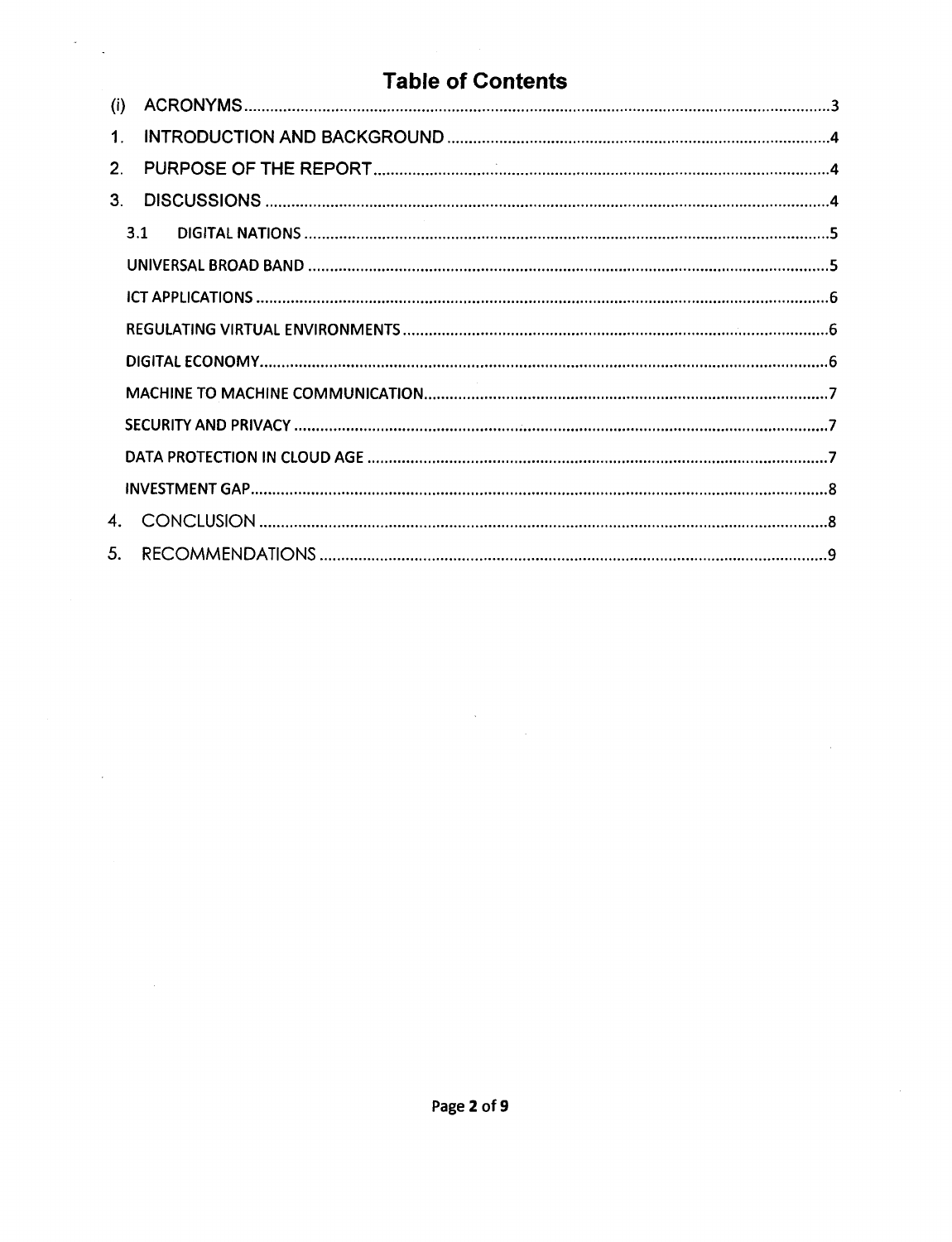| (i)              | <b>ACRONYMS</b>                                     |
|------------------|-----------------------------------------------------|
| <b>CTO</b>       | <b>Commonwealth Telecommunications Organization</b> |
| <b>ICT</b>       | Information and communication technologies          |
| <b>INCM</b>      | <b>Regulatory Authority of Mozambique</b>           |
| E-governance     | Electronic governance                               |
| M <sub>2</sub> M | Machine 2 Machine                                   |
| $I \circ T$      | Internet of Things                                  |
| <b>PPP</b>       | <b>Public Private Partnership</b>                   |
| <b>MSPs</b>      | Multi-Stakeholders Partnerships                     |

 $\sim 10^{-10}$ 

 $\sim$  $\mathcal{L}$ 

 $\label{eq:2} \frac{1}{\sqrt{2}}\left(\frac{1}{\sqrt{2}}\right)^{2} \left(\frac{1}{\sqrt{2}}\right)^{2} \left(\frac{1}{\sqrt{2}}\right)^{2} \left(\frac{1}{\sqrt{2}}\right)^{2} \left(\frac{1}{\sqrt{2}}\right)^{2} \left(\frac{1}{\sqrt{2}}\right)^{2} \left(\frac{1}{\sqrt{2}}\right)^{2} \left(\frac{1}{\sqrt{2}}\right)^{2} \left(\frac{1}{\sqrt{2}}\right)^{2} \left(\frac{1}{\sqrt{2}}\right)^{2} \left(\frac{1}{\sqrt{2}}\right)^{2} \left(\frac{$ 

 $\mathcal{L}(\mathcal{A})$  and  $\mathcal{L}(\mathcal{A})$  .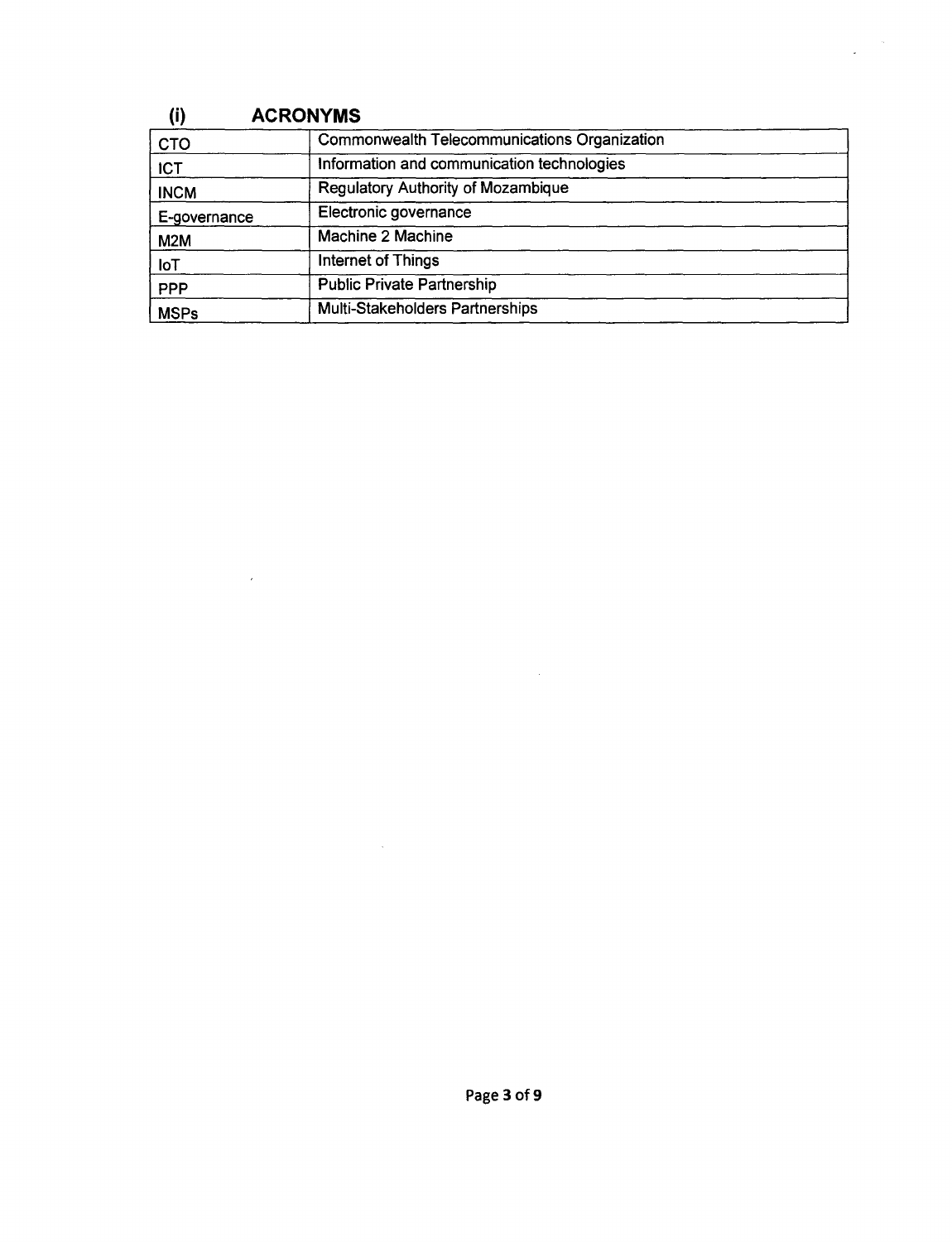## **1. INTRODUCTION AND BACKGROUND**

The Parliamentary Standing Committee on Information, Communication, Technology and Innovation (ICT& I) as part of its consolidation of international relationships with ICT stakeholders, received an invitation from CTO, to attend the Commonwealth Telecommunication Organisation's annual forum from 11-13 October, subsequently the Council meeting which took place 14-15 in Maputo, Mozambique. A delegation comprising of Hon. Bernadette Jagger and Hon. Benson Kaapala, accompanied by Ms. Namasiku Lizazi Chief Parliamentary Clerk attended the Forum.

The Commonwealth Telecommunication Organisation (CTO) Forum is an annual event, held over a period of 3 days, proceeded by the Council meeting which is the organisation's highest decision making body, composed of subscribed and fully paid up member countries. The Forum is represented by 21 member countries and this year's forum was attended by 150 delegates from across commonwealth countries. Over the 3 days of the forum, different topics were deliberated on which were all aimed at the development of the Commonwealth sustainable development goals, experiences where shared as well as best practices aimed at contributing to the capacity building of different commonwealth countries. All countries agreed to contribute towards the ICT developmental gap with the tone set for collaboration within industry members linking towards the theme and event contributing more towards the relevance of the forum. An overview and discussions into the following topics were discussed: The digital nations, Universal broadband, ICT applications, Regulating virtual environments, Digital economy, Machine to Machine communication, Security and Privacy, Data protection in cloud age; and the Investment gap.

Thisyear's forum was organized by CTO, and hosted by the Regulatory Authority of Mozambique (INCM) under the auspices of the Republic of Mozambique's Ministry of Transport and Communication with the year's theme being "Digital Nations, Digital Wealth".

## **2. PURPOSE OF THE REPORT**

The report intends to provide a summary of what transpired at the summit and to identify possible best practices that could be used in the Namibian context.

## **3. DISCUSSIONS**

Setting the tone for discussions topics which contributed towards the theme and relevance of the forum were discussed in detail and case studies narrated where necessary.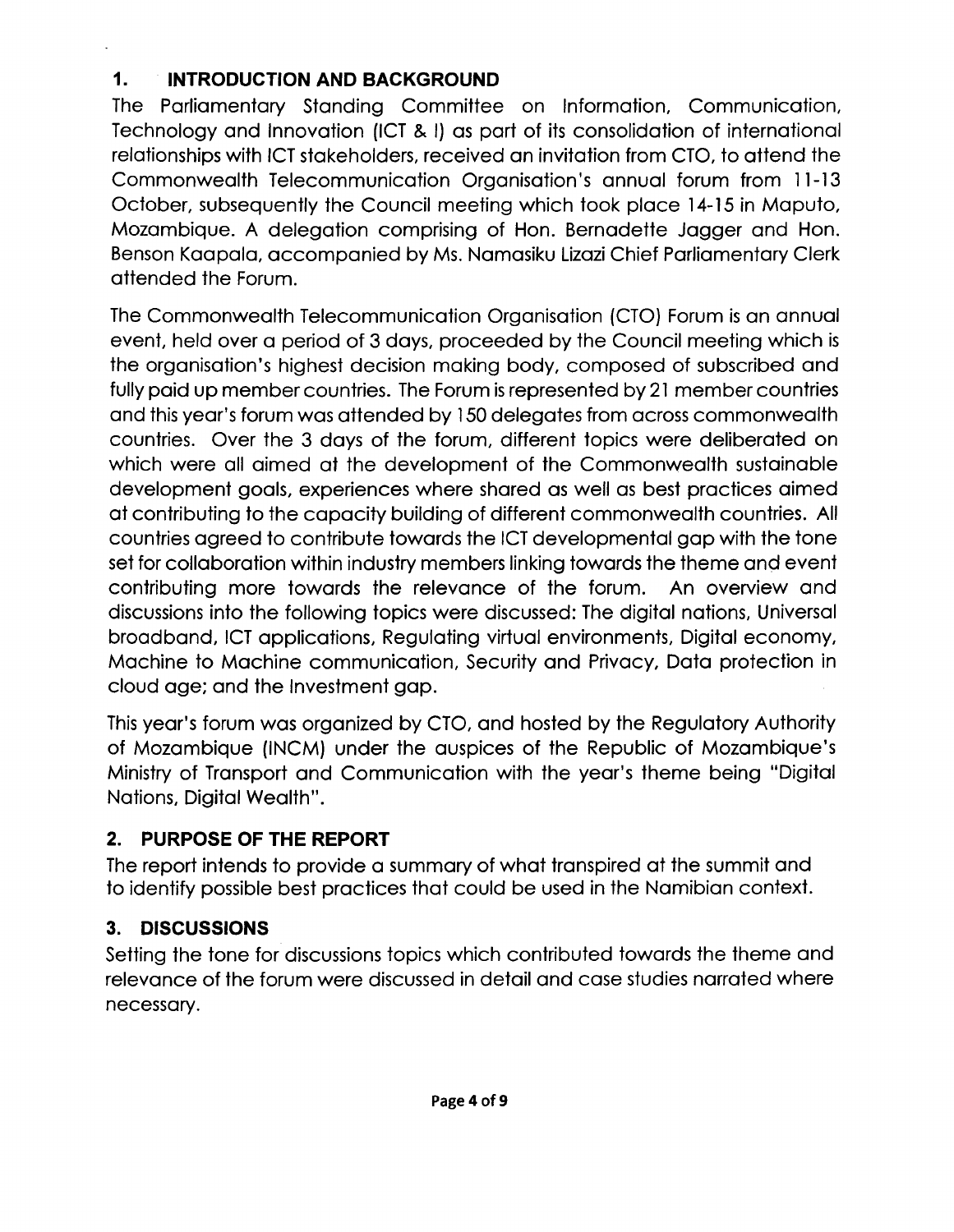#### 3.1 DIGITAL NATIONS

The journey to digital future was both individual and collective because collaboration and cooperation was seen to be very crucial to close the gap between countries and contribute to the achievement of the 17set goals by the year 2030, and by so doing it shall increase people's access to ICTs. The virtual reality was one of the highlighted factor seen to change humanity for positive change forever, however, this was not possible alone but regulations and technology are needed for connectivity and the fast pace of the dynamic ICT world to keep pace with the rest of the world. All members shared the same sentiments, in that it was inevitable to face reality and by so doing member countries shall adhere to the changes & eliminate the fear of the impact that these changes can bring to families and societal dynamics. It was also said that it is crucial for countries to create regulations to govern challenges which are being fast created by artificial intelligence to enhance the digital ecosystems and their adoption to the new digital future. More so the need to balance open data with privacy while dealing with artificial intelligence was overemphasized as well as creating more agile regulation framework which must move at the same pace as technology.

#### UNIVERSAL BROAD BAND

There is great need to align the definition of universal broadband with the true meaning of the word. Many people/countries were keen to have hybrid solutions (mobile/satellite) and in the absence of actual implementation, piloting of applications and systems must be allowed to reach more locations. Of recent broadband development were rated as one of the top contributing factor to economic growth, it would also contribute to will contribute to people's empowerment but this cannot be achieved in isolation from strategies.

Strategies must be created to ensure adequate usage of broadband and governments are urged to support the development of social economic policies to allow for digital revolution. To achieve this different determining factors must be zoomed in, such as the development of coordinated strategies, skill development, neutral policies and regulations need to be drafted. However, intense investments are reasons to justify the slow pace of access of equal connectivity to rural areas. Regulators are bodies that need to understand what new trends in technologies are both locally and internationally in order to use the right trend in their respective countries. The need to have the knowledge on the Why and What of technology in order to create conducive conditions to allow for competitive and liberalized markets. They also need to encourage investment, particularly in rural areas by making services affordable and having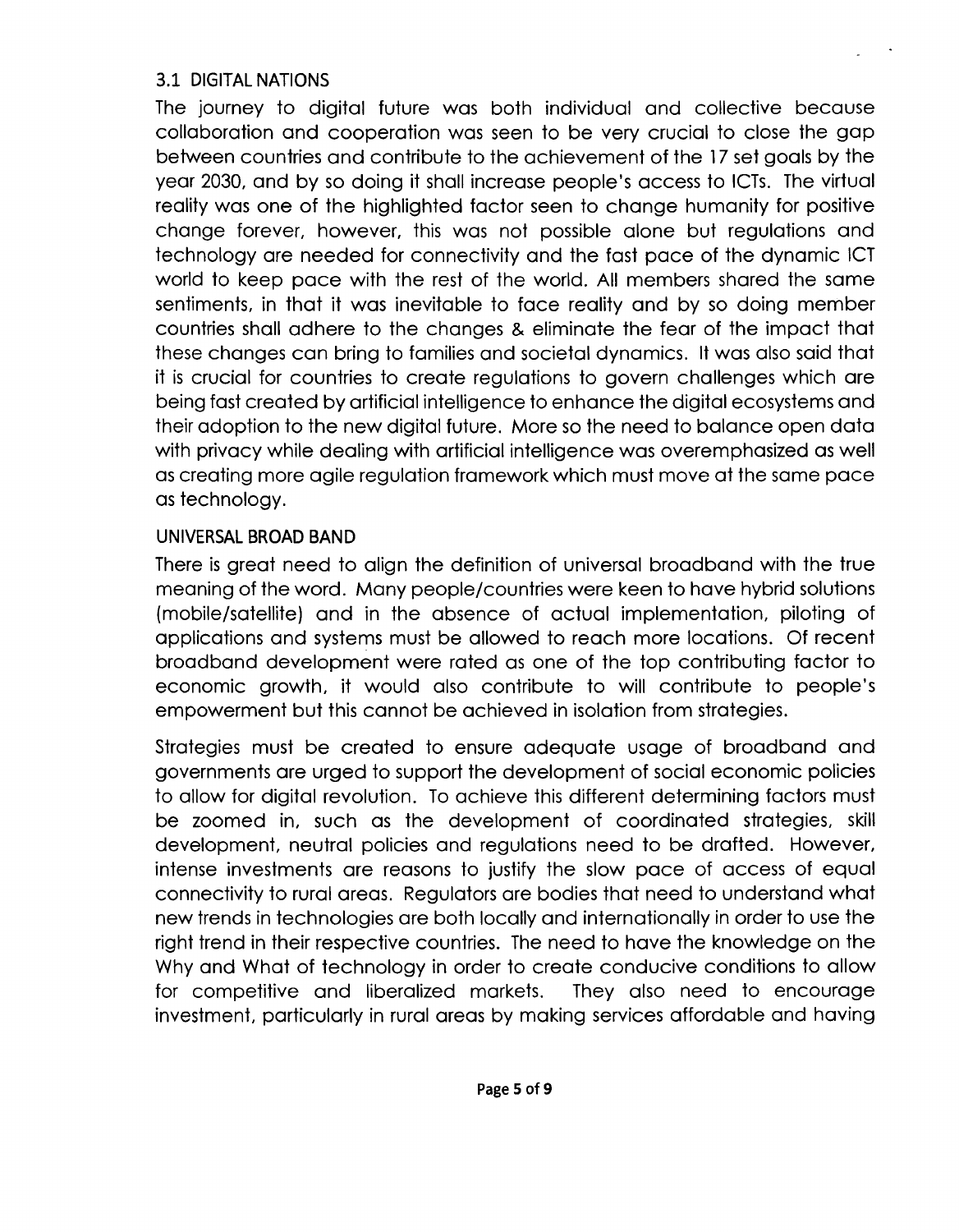policies which compel investors have a social responsibility towards any community they wish to invest in an area.

#### **ICT APPLICATIONS**

ICT applications are aimed at access to the practical application of technology like (E-Government/mNutrition), ultimately it is about how ICTs can be used to support individual countries' development. The digital divide is real and needs to be addressed by such platforms by engaging citizens one tends to reap more benefits than not. Moreover, there seem to be a clear lack of resources to cover these needs including cloud computing.

#### REGULATING VIRTUAL ENVIRONMENTS

All in attendance were in agreement that the future lies in digital. But the big question was "How are regulations prepared to deal with it"? Regulators tend to regulate within borderlines. How is the new reality going to be regulated? However, many answers linger but the big challenge is the diversity of the African continent is itself, which poses to be of a challenge than its people and lacks a harmonious answer. There is E-Friction in many bilateral laws and how to overcome the challenge becomes even more of a challenge. It was in principle agreed that by investing in infrastructures, providing affordable services to consumers and promote digital literacy might alleviate the many challenges surrounding the e-friction of trans-country laws.

Inwhatever each country finds or attempts to find a solution, broadband must be at priority level for all government entities, There is a need for all government office to adopt a strategic approach in dealing with artificial intelligence to solve government technological issues, and entities must learn to control something that is controlled by someone elsewhere or remotely or even a machine. The need for global standards and Regional Collaboration (beyond ICT) between developers and policy makers, was overemphasized. A comprehensive strategy and planning must be adopted, regulators should regulate less to allow the tangible impacts of regulation be felt and spoken about. Internet is the new network and very crucial to the survival of this new technology.

#### DIGITAL ECONOMY

This topic was presented with a case study from Mozambique which goes by Project *Mopa cited* as a *good example.* Mopa isa municipal garbage collection project which has managed to clear the city of Maputo with a sore sight of dirt and contaminated drums across the city. Most service providers were willing to assist at initial stage but pulled out at implementation stage. Network service providers said initiatives and promises were good but the implementation part was the most difficult part of all, however, in few instances people do overcome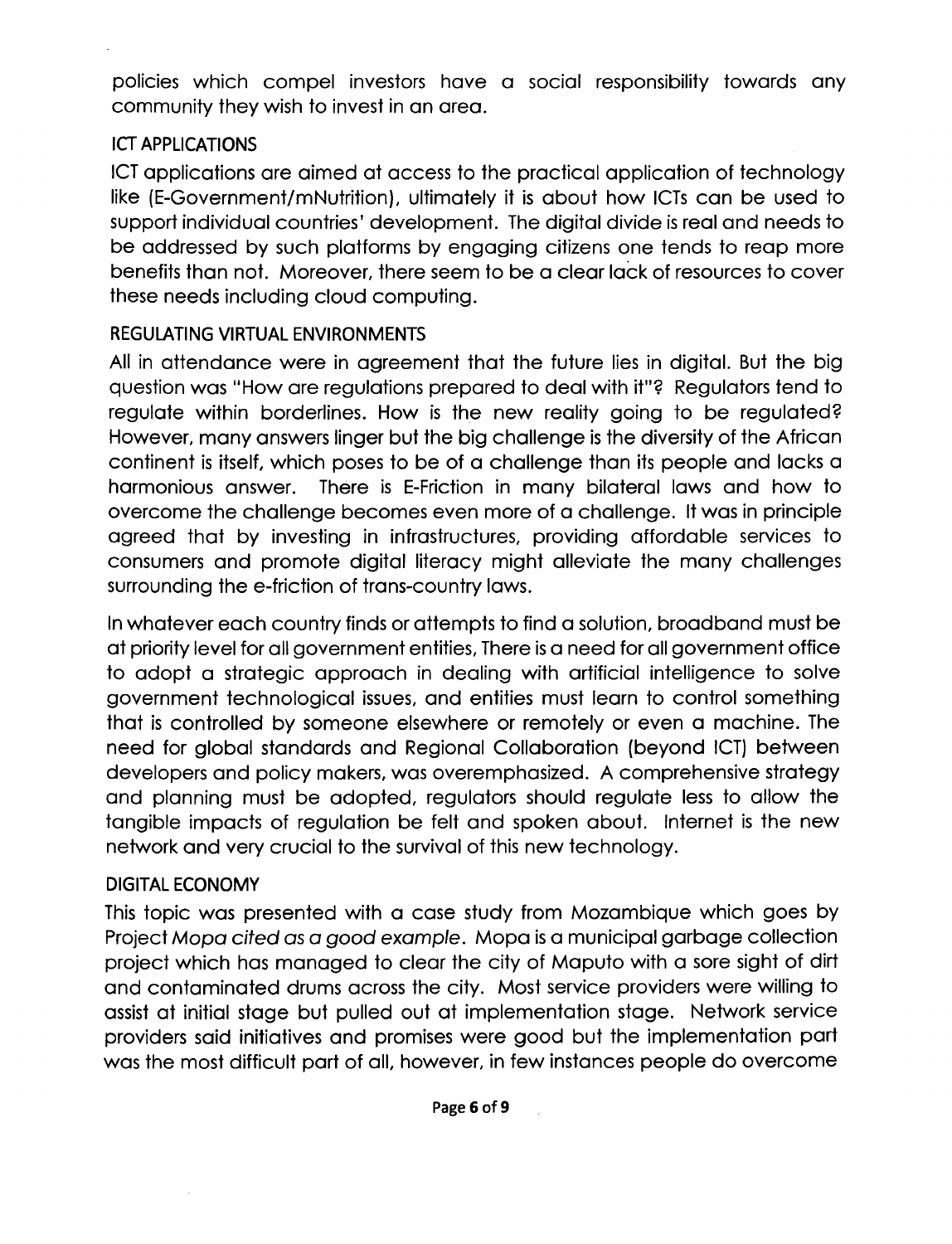and the Mopa project is one such example. Innovators both from Mozambique and other countries pledged to strive to make internet affordable.

The affordable pricing, distribution channels, banking support systems, and funding should be accessible and affordable to all. Government was urged to create conditions, laws and policy framework to allow for the usage of the digital economy ecosystem. There dire need for citizens to experience secure transactions (cyber security and encounter friendly legislations). Worth note was that the Niches of digital protection does not start from far but it starts even between two people (meaning the two of us).

#### MACHINE TO MACHINE COMMUNICATION

Machine to Machine (M2M) is the same network connecting many things, it is said to remain in the internet sphere for a very long time to come. It is the way and the technology. Internet of Things (loT) as the main use of M2M just need the regulatory aspect of it in order to kick start the whole process, however, concerns were that the security of things was not in most government entities' priority, coupled with certification and the privacy perspective to manage spectrum in order to share broadband and open up ways for collaboration as well as spectrum sharing was seen to be very crucial among attendees.

#### SECURITY AND PRIVACY

The global framework on cyber expertise and social media was prepared to ensure the privacy of customers however, community standards are not the same across the globe and needs to be more representative of the people in whose community they apply. Moreover, representatives of such media and social platform need to be country residents in the countries they operate in (Eg: Facebook/lnstagram etc) because there are a lot of incidents that need their attention yet one can never get hold of them due to their absence or distance from country of operation. Social media and online transactions are feared to be insecure and trustworthy. The big question israised that "are transactions secure and trust worthy".

#### DATA PROTECTION IN CLOUD AGE

The usage of cloud computing has increase overwhelmingly while and it poses a lot of challenges to society, law makers, regulators and users at large. Therefore, regulators are cautioned to take and consider discretionary measures in exercising their duties. However, for regulations to be effective they require a comprehensive legal framework as the current one are mainly targeting the system or equipment being used and not the market. ICT is very dynamic and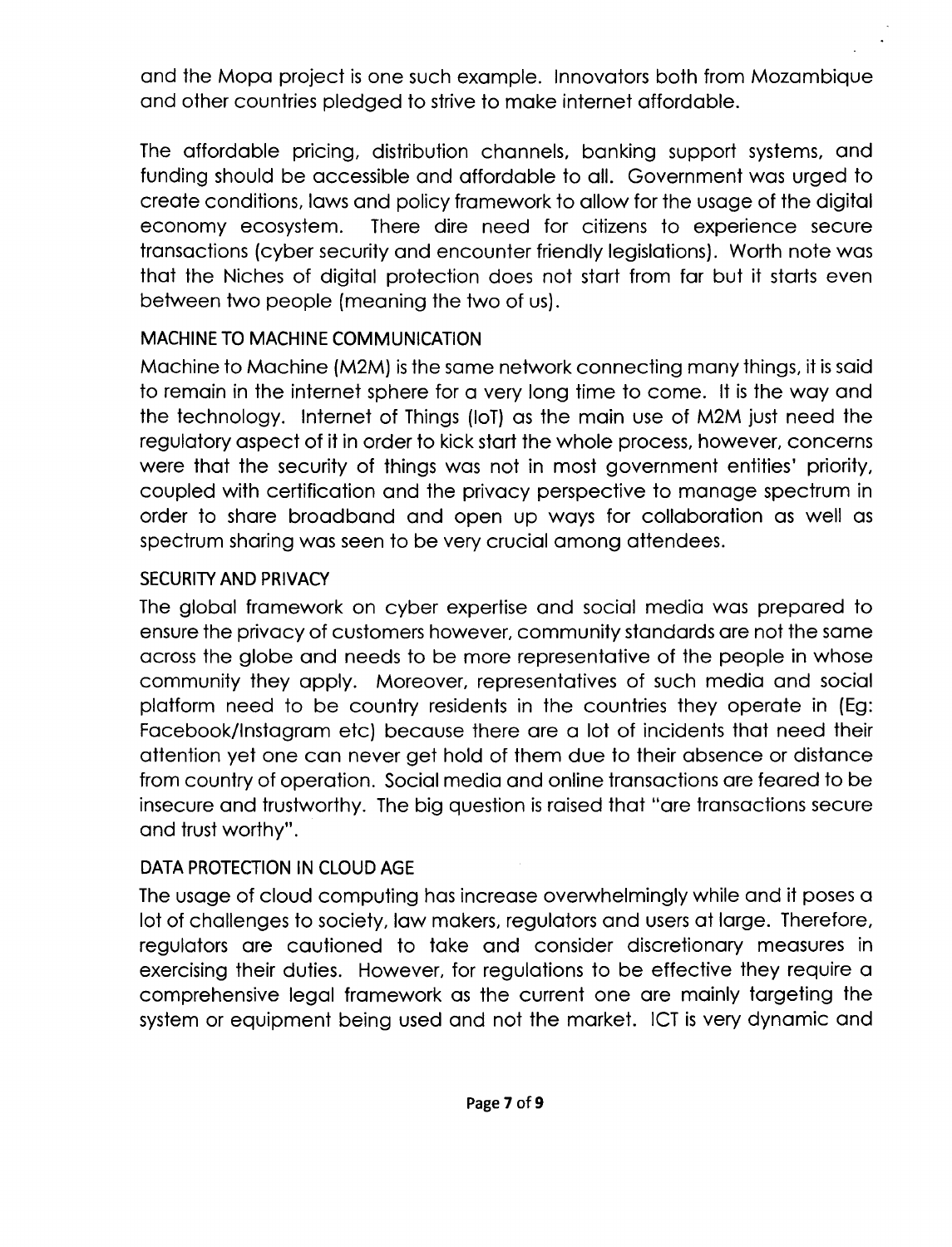changes almost overnight yet laws cannot keep changing, hence the need to create market related laws to avoid litigations.

There are too many challenges: to ownership of a product, access control is restricted, compliance/ enforcement is complicated as it may lead to litigation due to targeted markets, awareness of consumer rights and products and capacity building to either offer trainers of trainees to impart knowledge and finally both financial and human resources are a rare yet neglected commodity. Location of market and products plays a major role in human resources and commodity. It was noted with interest that Technology and capacity are rare commodities and without them mothering can virtually move as all now depends on Technology basis to deal within set boundaries. But there is no control on human attitude/personality,

#### INVESTMENT GAP

Infrastructure is always created and found on the basis of any innovation. In order to effectively implement it promotion of IT enabled services should be sensitized and in the absence of implementation first, there should always be a good Regulation Regime with a digital Inclusion introduced on the market, there should be local context. Producers must stop or completely be local content,

### 4. **CONCLUSION**

Based on discussions, a few important conclusions can be drawn that:

Countries going digital perceive they all have an edge over their competitors, so that a digital nation becomes the latest beacon of preeminence in the unfolding of hum ingenuity put to productive purposes. Tolag in the diffusion of information and communication tools ca be lethal for regions and countries already outside the flow of financial capital and underdeveloped in terms of basic indicators of well-being, such as education and health.

The Integration of Digital Technology dimension measures the digitisation of businesses and their exploitation of the online sales channel. By adopting digital technology, businesses can enhance efficiency, reduce costs and better engage customers, collaborators and business partners. Furthermore, the Internet as a sales outlet offers access to wider markets and potential for growth. A digital nation policy agenda call for a democratic and inclusive media and communication culture, on in which alternative perspectives potentially can become conventional.

The success of ICT partnerships is increased when detailed attention is paid to the local context and the involvement of the local community in partnership